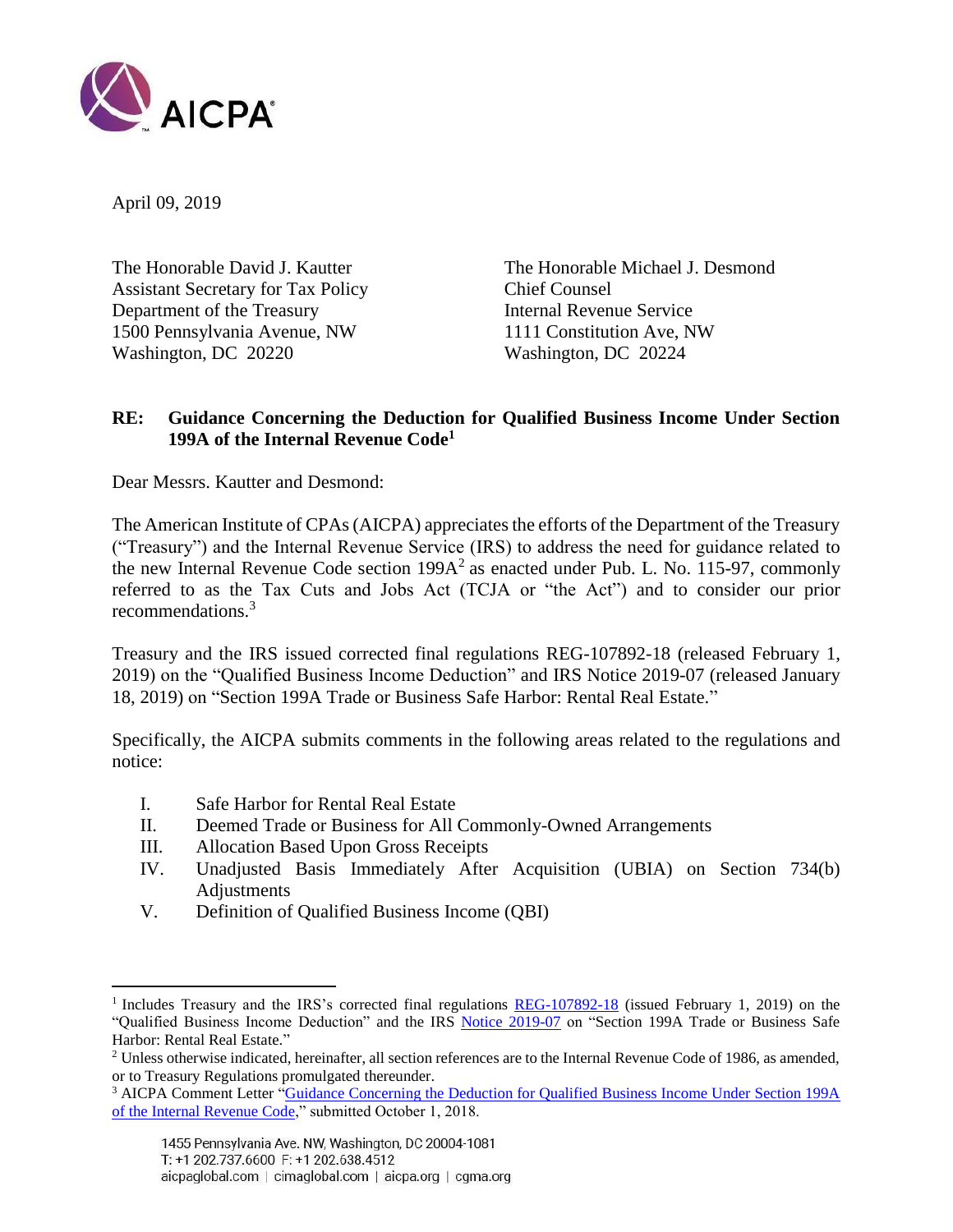The AICPA is the world's largest member association representing the accounting profession with more than 431,000 members in 137 countries and a history of serving the public interest since 1887. Our members advise clients on federal, state and international tax matters and prepare income and other tax returns for millions of Americans. Our members provide services to individuals, not-for-profit organizations, small and medium-sized businesses, as well as America's largest businesses.

We appreciate your consideration of these comments and welcome the opportunity to discuss these issues further. If you have any questions, please contact Troy Lewis, Chair, AICPA Qualified Business Income Task Force, at (801) 523-1051 or [tlewis@sisna.com;](mailto:tlewis@sisna.com) Amy Wang, AICPA Senior Manager – Tax Policy & Advocacy, at (202) 434-9264; or Amy. Wang@aicpa-cima.com; or me at (408) 924-3508 or [Annette.Nellen@sjsu.edu.](mailto:Annette.Nellen@sjsu.edu)

Sincerely,

Gnella

Annette Nellen, CPA, CGMA, Esq. Chair, AICPA Tax Executive Committee

cc: The Honorable Charles Rettig, Commissioner, Internal Revenue Service Mr. Thomas A. Barthold, Chief of Staff, Joint Committee on Taxation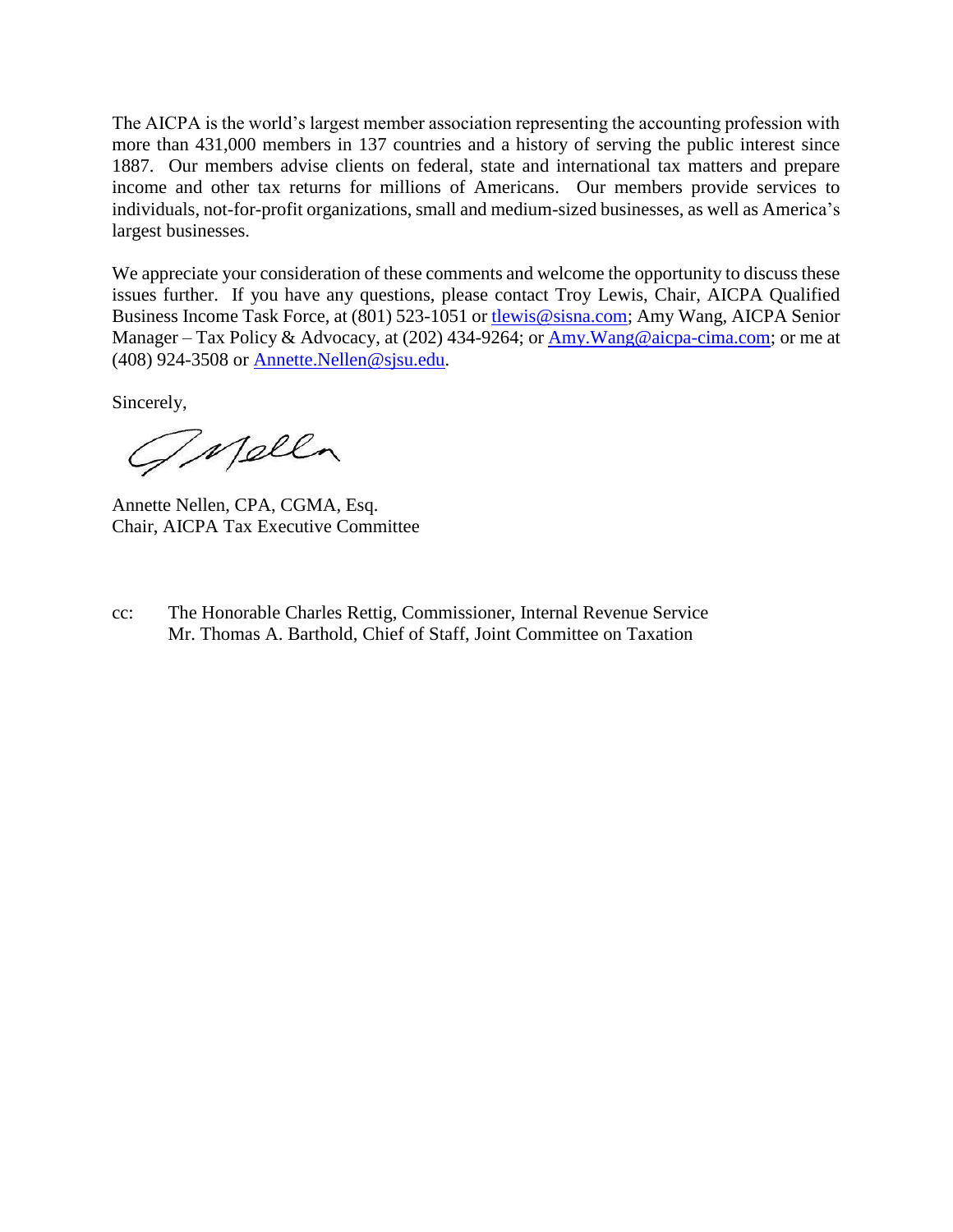## **AMERICAN INSTITUTE OF CPAs**

## **Guidance Concerning the Deduction for Qualified Business Income Under Section 199A of the Internal Revenue Code**

### **April 09, 2019**

### **I. Safe Harbor for Rental Real Estate**

### Overview:

To minimize uncertainty related to rental real estate enterprises and section 199A,<sup>4</sup> proposed revenue procedure Notice 2019-07 provides a safe harbor for when a rental real estate enterprise is treated as a trade or business under section 162 for purposes of section 199A. Our comments below seek additional clarity while also recommending options to reduce taxpayer burden in complying with the provisions.

### Recommendations:

The Department of the Treasury ("Treasury") and the Internal Revenue Service (IRS) should provide additional consideration around the proposed revenue procedure as follows:

- 1. Allow for aggregation of commercial and residential rental real estate activities;
- 2. Allow taxpayers that enter into triple net lease arrangements to qualify under the revenue procedure, in situations where the activities of the taxpayer surrounding the triple net lease would otherwise satisfy the requirements outlined in the revenue procedure;
- 3. Provide clarity around the taxpayer's use of real property as a residence in which the taxpayer rents a portion and resides in a portion of the real property;
- 4. Clarify that the time spent by a professional real estate management company would qualify toward the 250-hour requirement;
- 5. Reduce the 250-hour requirement;
- 6. Reduce the requirements of contemporaneous documentation as it relates to independent contractors and agents of the taxpayer; and
- 7. Provide additional clarity around reporting, specify what a taxpayer needs to include in the reporting statement, and remove the signatory requirement.

### Analysis:

 $\overline{a}$ 

*1. Allow for aggregation of commercial and residential rental real estate activities.*

Under the proposed safe harbor, taxpayers may treat each property held for the production of rents as separate enterprises or treat all "similar" properties held for the production of rents as a single enterprise. However, the safe harbor provides that taxpayers may not include commercial and residential real estate together as part of the same enterprise.

<sup>4</sup> Unless otherwise indicated, hereinafter, all section references are to the Internal Revenue Code of 1986, as amended, or to Treasury Regulations promulgated thereunder.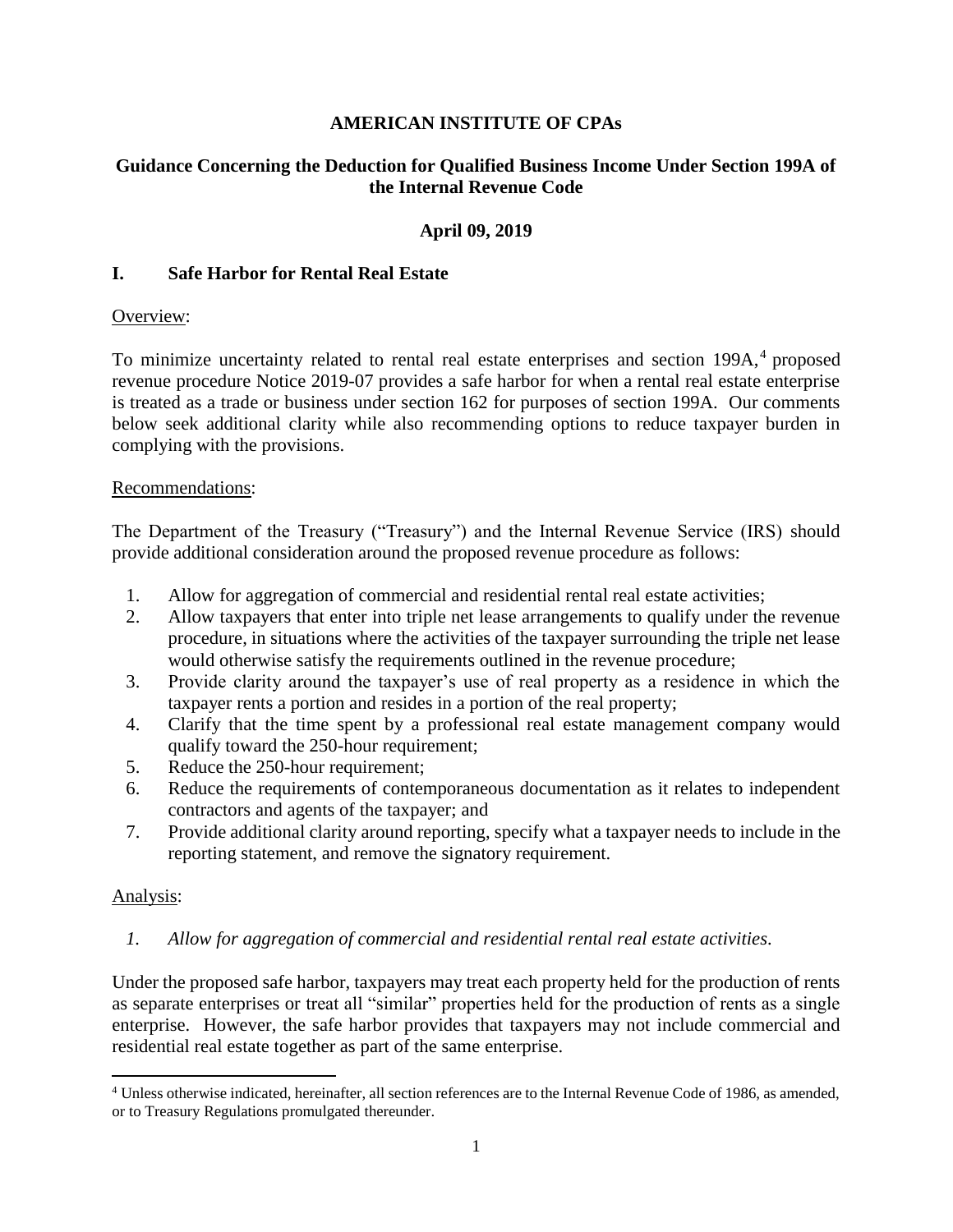There is no precedent for segregating commercial from residential property. This separation is inconsistent with other areas of the Internal Revenue Code. For example, rental real estate is defined under the regulations of section 469 as "any real property used by customers or held for use by customers in a rental activity."<sup>5</sup> This definition does not separate between commercial and residential properties, thus allowing a taxpayer to group the activities of commercial and residential real estate together.

The separation of these two types of properties poses further complications in the context of mixeduse property, where both a component of residential and commercial rental activities exists within the same piece of property, which is an increasingly common arrangement in the rental real estate industry.

*2. Allow taxpayers that enter into triple net lease arrangements to qualify under the revenue procedure, in situations where the activities of the taxpayer surrounding the triple net lease would otherwise satisfy the requirements outlined in the revenue procedure.*

The revenue procedure specifically prohibits taxpayers from using the safe harbor if the taxpayer rents or leases real estate under a triple net lease (defined as "an agreement that requires the tenant or lessee to pay taxes, fees, and insurance and to be responsible for the maintenance activities for a property in addition to rent and utilities.")<sup>6</sup>

Precluding any triple net lease arrangement would have the effect of disallowing a rental real estate enterprise that would otherwise meet the requirements set forth in the proposed safe harbor, solely on the basis of the lease type. This result is not consistent with case law, as cases have relied on the actual activities performed related to the rental real estate enterprise. Many cases where the courts and the IRS have found that a taxpayer's rental activities did not rise to the level of a trade or business, relied on the fact that there was a single property leased on a "net" basis to a single tenant.<sup>7</sup> However, in cases where a trade or business was found, the courts gave the most weight to the number of properties rented and level of activities with respect to the property.<sup>8</sup>

For purposes of the safe harbor, Treasury and the IRS should consider the level of activities performed rather than basing the application of the safe harbor solely on the type of lease.

 $\overline{\phantom{a}}$ 

<sup>5</sup> *See* Treas. Reg. § 1.469-9(b)(3).

<sup>6</sup> IRS Notice 2019-07 section 3.05.

<sup>7</sup> *See*, *Neill v. C.I.R.*, 46 B.T.A. 197 (1942) (single property rented to single tenant who was responsible for operating the property and paying all taxes and insurance); *Grier v. U.S.*, 120 F. Supp. 395 (D.C. Conn. 1954), *aff'd*, 218 F.2d 603 ( $2<sup>nd</sup> Cir.$  1955) (rental of a single property to a single tenant for entire duration of ownership; maintenance generally handled by having tenant secure services and receive reimbursement); Rev. Rul. 73-522, 1973-2 C.B. 226 (triple net lease of a single property to a single tenant); P.L.R. 8350008 (Aug. 23, 1983) (triple net lease of a single hotel property to a single tenant).

<sup>8</sup> *See*, *e.g.*, *Pinchot v. C.I.R.*, 113 F.2d 718 (2nd Cir. 1940) (11 New York buildings; through agent, services were presumed considerable as well as continuous and regular); *Fackler v. C.I.R.*, 133 F.2d 509 (6<sup>th</sup> Cir. 1943) (single sixstory property with numerous tenants; management involved alterations and repairs commensurate with the number of tenants who occupied the property); *Gilford v. C.I.R.*, 201 F.2d 735 (2<sup>nd</sup> Cir. 1953) (8 New York buildings; ground floors retail and upper floors apartments; agents of owner spent appreciable time in managing the property).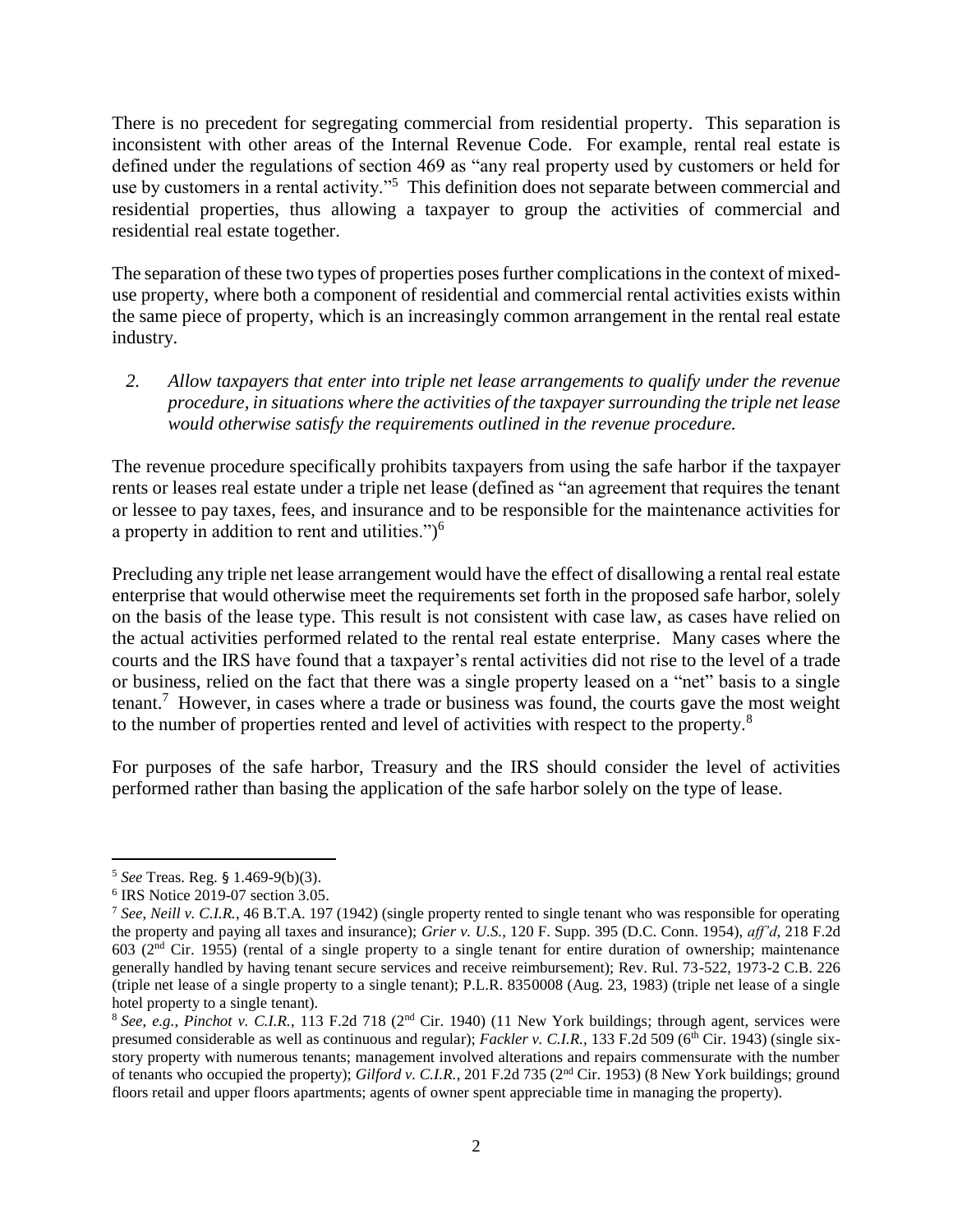*3. Provide clarity around the taxpayer's use of real property as a residence in which the taxpayer rents a portion and resides in a portion of the real property.*

The proposed revenue procedure is not available to taxpayers who use the real estate as a residence for any part of the year. However, taxpayers may want to utilize, and arguably should benefit from, the safe harbor when a taxpayer owns a duplex, fourplex, or other rental property and lives within one of the adjoining units as a principal residence. We recommend that Treasury and the IRS clarify that the disallowance solely applies to the portion of the property in which the taxpayer resided during the taxable year and does not extend to contiguous units simply because of a commonly-shared wall.

4. *Clarify that the time spent by a professional real estate management company qualifies toward the 250-hour requirement.*

The proposed revenue procedure provides eligibility only for taxpayers who perform 250 or more hours of rental services related to the rental enterprise per year for tax years beginning prior to January 1, 2023. Thereafter, taxpayers must meet the 250-hour requirement in any three of five consecutive tax years, ending with the taxable year. In calculating the hour requirement, the safe harbor allows for the inclusion of rental services performed by others, including employees, agents, and independent contractors of the owners. Similarly, time incurred by a professional real estate management company on the owner's behalf should count towards the 250 hours. Please confirm the treatment of a professional real estate management company.

*5. Reduce the 250-hour requirement.*

In tracking the hours spent, a taxpayer must keep contemporaneous documentation, including details of the hours of services performed. If an enterprise fails to satisfy the requirements of the safe harbor, the rental real estate enterprise may still receive treatment as a trade or business for purposes of section 199A if the enterprise otherwise meets the definition of trade or business in Treas. Reg. § 1.199A-1(b)(14). A trade or business is established if the taxpayer pursues the activity with the intent of making a profit and the taxpayer's responsibility (personally or through agents) is regular and continuous.<sup>9</sup> Requiring 250 hours as the threshold for meeting the safe harbor is excessive. Under Treas. Reg. § 1.469-5T(c)(2), a taxpayer is not passive with respect to her activity if she significantly participates for more than 100 hours during the year. Accordingly, we recommend an approach which reduces the 250 hours to "more than 100 hours" as consistent with passive activity standards.

## *6. Reduce the requirements of contemporaneous documentation as it relates to independent contractors and agents of the taxpayer.*

The safe harbor requirement to keep documentation of the hours of all services performed is unduly burdensome on the taxpayer as well as the taxpayer's agents and independent contractors. As a standard practice, many independent contractors and most property managers do not include hourly billing in their invoices, and only bill a total amount for the contractual services performed.

 $\overline{\phantom{a}}$ <sup>9</sup> *Comm'r v. Groetzinger,* 107 S.Ct. 980, 2/24/1987.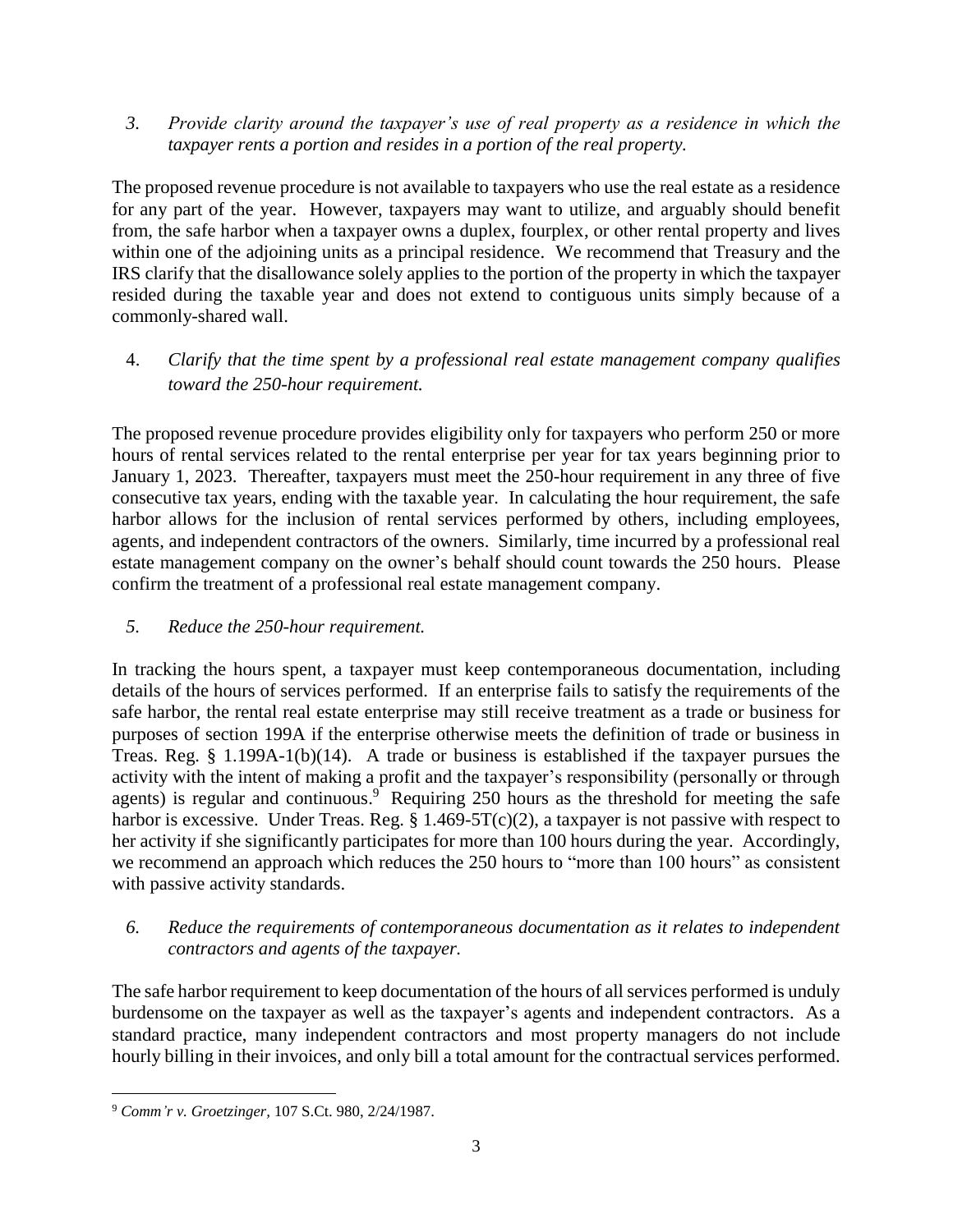Thus, taxpayers relying on the safe harbor would have to require their agents and independent contractors to provide detailed time in the invoices. This requirement may add additional burdens on independent contractors and hinder taxpayers from finding competent service providers. Therefore, we recommend a reduction in the contemporaneous documentation requirements as it relates to independent contractors and agents of the taxpayer.

## *7. Provide additional clarity around reporting, specify what a taxpayer needs to include in the reporting statement, and remove the signatory requirement.*

In order to utilize the safe harbor, taxpayers must include a statement noting that the requirements of the revenue procedure are satisfied. The statement also requires a signature from the taxpayer or authorized representative, and it must provide the following specific language:

"Under penalties of perjury, I (we) declare that I (we) have examined the statement, and, to the best of my (our) knowledge and belief, the statement contains all the relevant facts relating to the revenue procedure, and such facts are true, correct, and complete."

This signatory requirement adds burdens on taxpayers. Furthermore, Treasury and the IRS have worked hard over the years to remove requirements for a separate signature in order to accommodate electronically filing returns.<sup>10</sup> Above the signature line of tax returns, the taxpayer (or the taxpayer representative) already signs under penalties of perjury to confirm that the taxpayer has reviewed the return, included accompanying schedules and statements, and provided accompanying schedules and statements that are true, correct, and complete. Therefore, the required language in the safe harbor statement, along with the additional signatory requirement, are redundant. We recommend that Treasury and the IRS remove the signatory requirement from the final revenue procedure and clarify what specific statements the election attachment must contain.

If Treasury and the IRS determine that the signatory requirement is necessary, clarity is needed on exactly what the declaratory statement entails. Outside of including the penalties of perjury language above, it is unclear what specific additional assertions the safe harbor statement must contain. Guidance does not provide whether taxpayers may simply meet the requirements listed in the statement or if they must also provide a detailed description of how the listed requirements were satisfied. The penalties of perjury language implies that the statement must contain additional details surrounding how the taxpayer met the requirements contained in the revenue procedure.

# **II. Deemed Trade or Business for All Commonly-Owned Arrangements**

## **Overview**

l

Taxpayers may operate closely-held businesses through multiple legal entities for business reasons, including separating assets from exposure to risks. However, taxpayers often may manage these legal entities as one trade or business. Treasury Reg. § 1.199A-1(b)(14) recognizes

<sup>&</sup>lt;sup>10</sup> For instance, in 2017, Treasury and the IRS proposed to amend the section 754 regulations to remove the signatory requirement on section 754 elections to aid electronic filing. *See* 82 Fed. Reg. at 47408.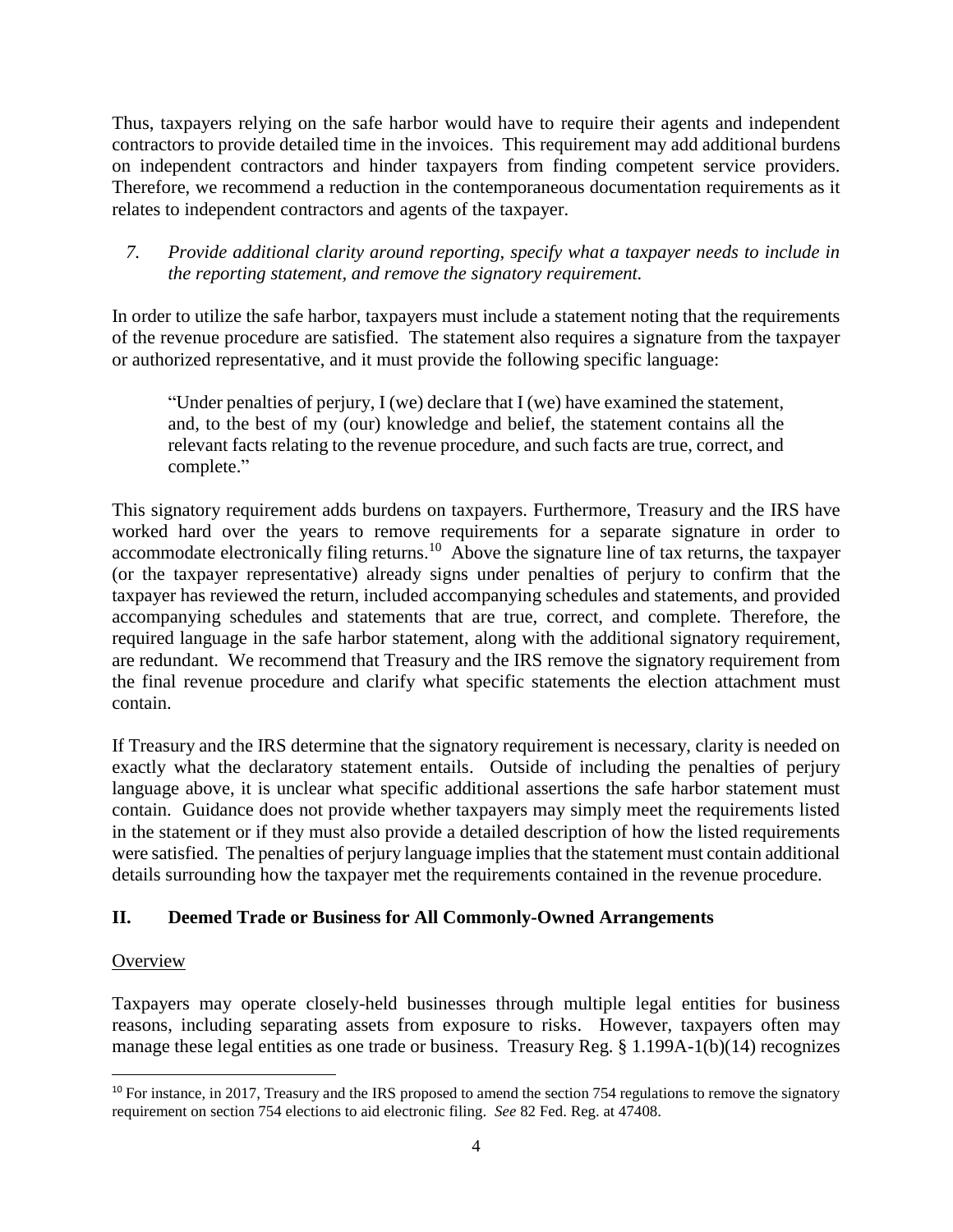this concept in deeming real estate operations commonly-owned with operating entities as trades or businesses, even though the real estate operation would not otherwise rise to the level of a trade or business. This deemed status does not depend upon aggregation under Treas. Reg. § 1.199A-4. Also, the deemed status is not available if the real estate is leased to a commonly-owned C corporation. The tax filing classification of the tenant operating business should not matter in respect to the deemed treatment as one managed trade or business.

#### Recommendation

Treasury and the IRS should modify Treas. Reg. § 1.199A-1(b)(14) to include rentals to a commonly-owned C corporation as a deemed trade or business for the rental activity. However, aggregation under Treas. Reg.  $\S$  1.199A-4(b)(1)(i) should continue to deny aggregation with a commonly-owned C corporation.

#### Analysis

 $\overline{\phantom{a}}$ 

The Preamble to the section 199A regulation (Treasury Decision (TD)  $9847$ )<sup>11</sup> and in the earlier proposed regulations  $(REG-107892-18)^{12}$  recognize the difficulties of defining the term "trade or business" for purposes of sections 162 and 199A. Taxpayers often manage their trade or business affairs across the lines of separate legal entities (*e.g*., disregarded entities are utilized to reduce exposure to legal liabilities, real estate is leased to the operating entity, supply chains are often operated through S or C corporations separate from the manufacturing entity, etc.). Treasury and the IRS recognized that a closely-held business may cross entity boundaries in adopting Prop. Reg. § 1.199A-1(b)(13) and Treas. Reg. § 1.199A-1(b)(14). The final regulations define a trade or business, solely for purposes of section 199A, as including the rental or licensing of tangible or intangible property to a related trade or business, commonly controlled under Treas. Reg. § 1.199A-4(b)(1)(i). The Preamble to the regulations (at page 19) clarifies that the commonly controlled entity must exist as an individual or relevant pass-through entity (RPE) or multiple RPEs.

Treasury and the IRS recognize (by adopting the deemed treatment of rentals to related entities) that one trade or business may operate across legal entity boundaries. Closely-held businesses, whether operated in pass-through entity form or as a C corporation, are usually managed similarly. A taxpayer, family group, or other group of owners may commonly own multiple entities, one or more of which may exist as a C corporation. These owners may also commonly own real estate leased to an operating C corporation. This management as one trade or business is functionally no different than rentals to related C corporations.

Treasury Reg. § 1.469-4(d)(5)(ii) allow a taxpayer conducting an activity through a C corporation that is subject to section 469 to group the C corporation activity with another activity of the taxpayer, but only for purposes of determining whether the taxpayer materially or significantly participates in the other activity. This allowance is in recognition of taxpayers that operate

<sup>&</sup>lt;sup>11</sup> See Treasury Decision (TD) 9847, ["Qualified Business Income Deduction,"](https://www.govinfo.gov/content/pkg/FR-2019-02-08/pdf/2019-01025.pdf) dated February 8, 2019.

<sup>&</sup>lt;sup>12</sup> See Notice of Proposed Rulemaking REG-107892-18, ["Qualified Business Income Deduction,"](https://www.govinfo.gov/content/pkg/FR-2018-08-16/pdf/2018-17276.pdf) dated August 16, 2018.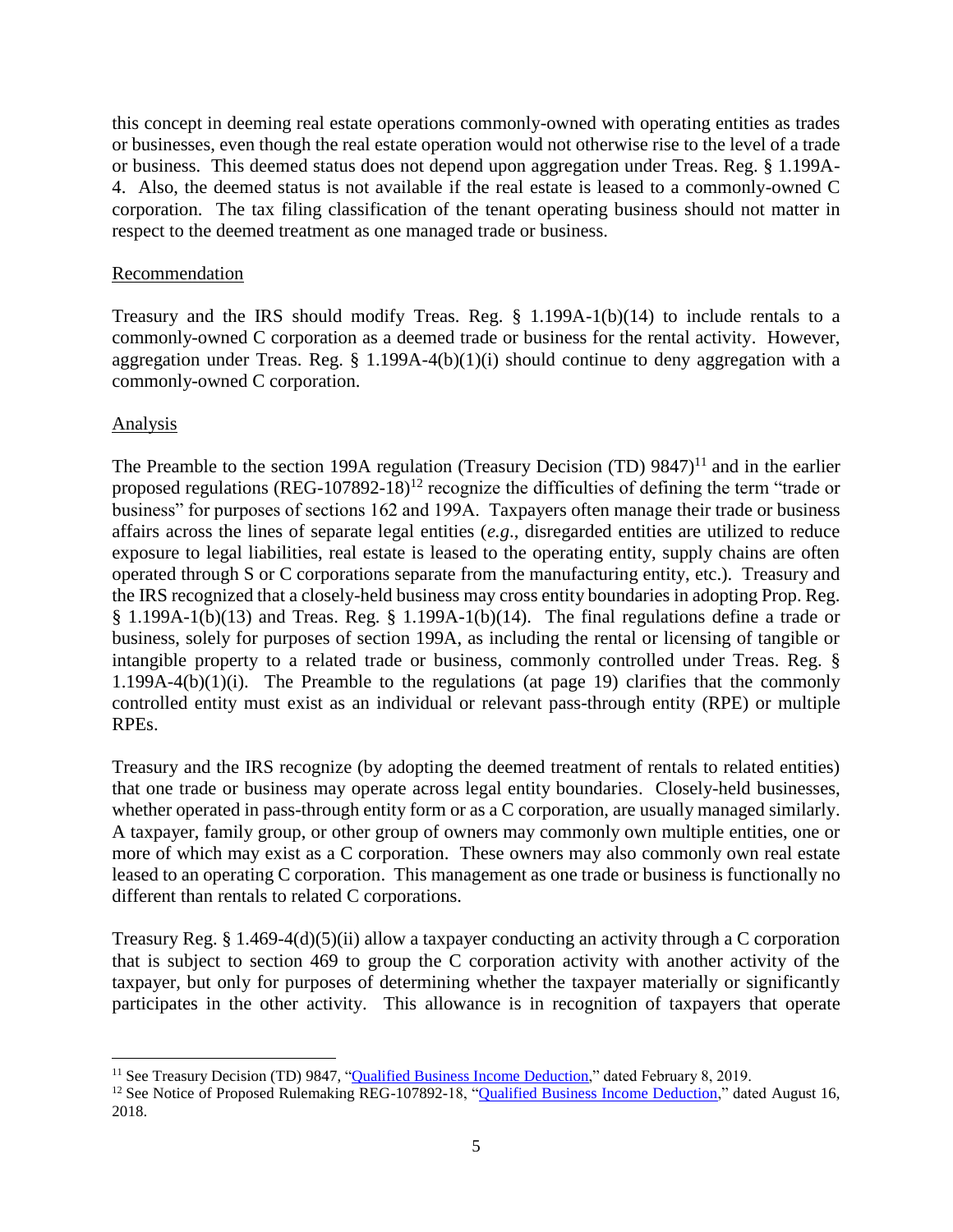businesses across entity lines. Recognition, however, is also needed for taxpayers' involvement in multiple entities regardless of entity type.

If this deemed trade or business status for property leased to an operating C corporation is not adopted, we recommend acknowledging that taxpayers may establish, depending upon facts and circumstances, that property leased to an operating C corporation is a trade or business due to common management and control. This provision would include triple net leases and other leasing arrangements that might not otherwise rise to the level of a trade or business.

To clarify, our recommendation does not include the aggregation of qualified business income (QBI) components with C corporations. It also does not include any changes to the aggregation rules under Treas. Reg. § 1.199A-4(b)(1)(i).

## **III. Allocation Based Upon Gross Receipts**

### **Overview**

Individual taxpayers may pay or incur deductions that apply to more than one business. Treasury Reg. § 1.199A-3(b)(1)(vi) provides guidance for allocating the deductions between the taxpayer's multiple businesses. We believe the methodology provided is flawed.

### Recommendation

Treasury and the IRS should modify Treas. Reg.  $\S$  1.199A-3(b)(1)(vi). Specifically, we recommend that taxpayers allocate the various deductions, which are not direct deductions of the trade or business, proportionately to the businesses based upon relative positive QBI – not gross receipts.

### Analysis

Self-employment income may generate from one or more sole proprietorships and partnerships. One or more of the partnerships may generate QBI without self-employment income. For example, a limited partner may receive QBI, but the income may not derive from self-employment income. Also, a general partner of a specified service trade or business (SSTB) may generate selfemployment income, which is not QBI in the case where the taxpayer is fully phased-out of the QBI deduction because of excess taxable income over the applicable threshold. A guaranteed payment, which is not QBI, may also generate self-employment income. In each of these cases, the relative gross receipts of the trade or business is irrelevant to the determination of the selfemployment income and irrelevant to the determination of QBI.

The same analysis applies to qualified retirement plan contributions under section 404.

Section 162(l) allows a trade or business deduction for the self-employed person's health insurance paid or reimbursed by the business. A partnership reports the payment of the health insurance as a guaranteed payment to the partner. An S corporation reports the payment of the health insurance as additional wage income in box 1 of Form W-2, Wage and Tax Statement. The guaranteed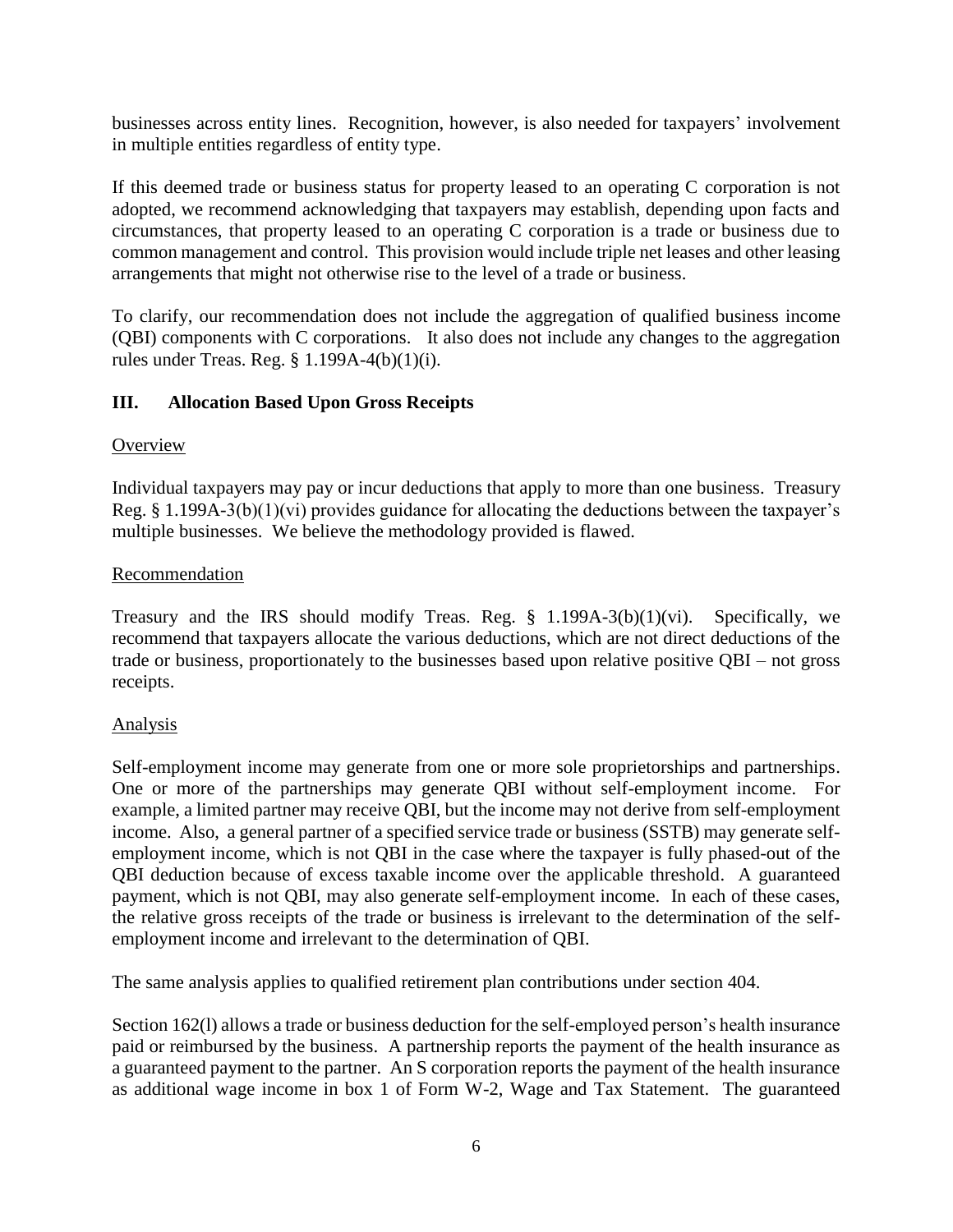payment of the partnership, however, is not QBI. The wage income of the S corporation shareholder is not QBI. Consequently, the only self-employed health insurance deduction to reduce QBI is the deduction from a sole proprietorship. The determination of the deduction is directly traceable to the SSTB that adopted the health insurance plan and paid the amount. Gross receipts are not relevant to the determination.

### *Example:*

Jean has two sole proprietorships (SP). SP1 is not an SSTB, generating \$1 of net income. SP2 is an SSTB generating \$100,000 of SSTB income. SP1 has gross receipts of \$900,000; SP2 has gross receipts of \$100,000. Under the final regulation, the 50% self-employment tax deduction under section 164(f) is allocated 90% to SP1, even though SP1 did not generate any self-employment tax.

Self-employment tax and qualified retirement plan contributions may result from multiple activities and require allocation. Taxpayers should allocate the amount based on the relative selfemployment income or earned income on which qualified retirement plan contributions are based, respectively.

Taxpayers should directly allocate the section 162(l) deduction to the business that paid or reimbursed the health insurance of the self-employed person.

Each of these deductions may, or may not, reduce QBI depending upon the respective businesses' contribution to QBI.

## **IV. Unadjusted Basis Immediately After Acquisition (UBIA) on Section 734(b) Adjustment**

### **Overview**

The proposed section 199A regulations denied an increase in UBIA of qualified property for adjustments under sections 734(b) and 743(b). The final regulations allow a limited adjustment for excess section 743(b) adjustments, but not for similar adjustments under section 734(b). The Preamble of the regulations notes that Treasury and the IRS continue to study the issue.

### Recommendation

Treasury and the IRS should provide that an excess section 734(b) adjustment generates UBIA in the same manner as an excess section 743(b) adjustment.

### Analysis

In the Preamble to the final regulations, Treasury and the IRS state that they do not believe a section 734(b) adjustment is an acquisition of qualified property for purposes of section 199A. However, we believe that a partnership should have treatment as acquiring the distributee partner's portion of partnership property to the extent that the partner recognizes gain under section 731(a)(1). Section 731(a) provides that any gain or loss recognized under this subsection is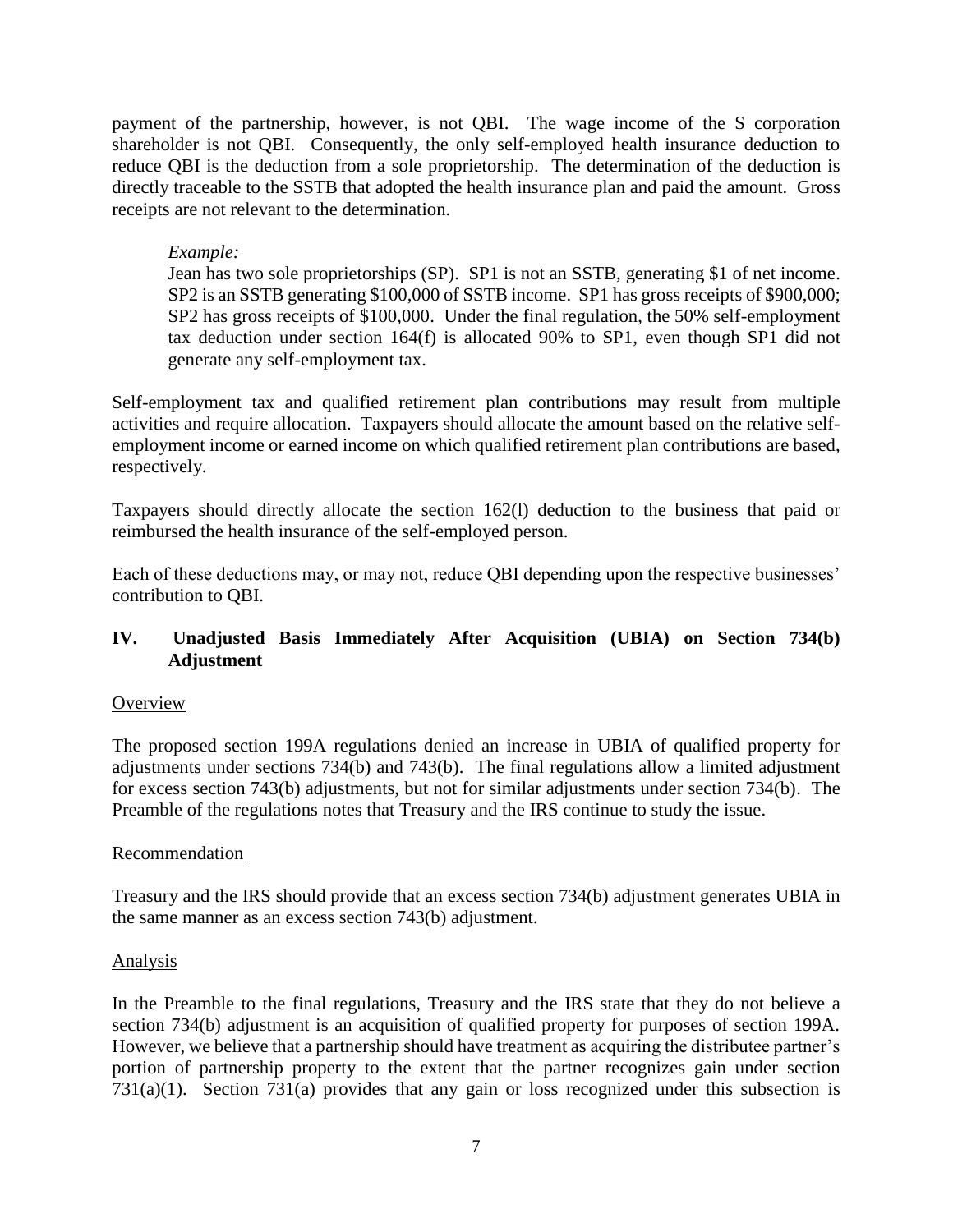considered a gain or loss from the sale or exchange of the partnership interest of the distributee partner, presumably by the partnership.

Other provisions have provided special rules on how to treat section 734(b) basis adjustments. For example, increases to basis of section 197 intangibles pursuant to section 734(b) are treated as separate section 197 intangibles.<sup>13</sup>

Generally, upon the redemption of a partner's partnership interest for cash, a partnership with a section 754 election in effect will adjust the basis of the underlying assets of the partnership. This adjustment is based upon the amount of gain or loss recognized by the distributee partner under section 731(a). Rules for allocating the special basis adjustments under section 734(b) are provided under Treas. Reg. § 1.755-1(c). To the extent an increase in basis is allocated to qualified property under section 199A(b)(6), regulations should allow the ability to adjust the UBIA. This adjustment is applicable, for example, if the fair market value of the underlying qualified property is greater than the original unadjusted basis of the property (an excess section 734(b) adjustment).

The partnership should determine the adjustment in question without regard to earlier adjustments for partners under section 743(b), as those adjustments are partner-specific and do not affect the other partners of the partnership.

## *Example:*

Consider a three-person partnership (A, B, and C) that acquires qualified property for \$15,000. The partners are each one-third owners. Ignore adjustments for depreciation, because the UBIA is applicable only if and to the extent of increases in fair market value over original cost. Initially, Partner B's interest is acquired for \$6,000 by new Partner D. The partnership has a section 754 election in effect. Partner D has an excess section 743(b) adjustment of \$1,000. Its share of partnership UBIA is \$5,000, plus its \$1,000 excess section 743(b) adjustment, for a total UBIA of \$6,000.

Subsequently, Partner A is redeemed by the partnership for \$7,000. The partnership records a section 734(b) adjustment for \$2,000, equal to Partner A's gain recognized under section 731(a). This adjustment should have recognition as an excess section 734(b) adjustment, generating UBIA for the partnership.

As a result of the adjustments, UBIA of the qualified property is \$17,000 (the original \$15,000 plus excess section 734(b) adjustment of \$2,000). The partnership now has two partners, C and D. Partner C's share of the partnership's UBIA is \$8,500 (\$7,500 is the 50% interest in the original \$15,000, plus \$1,000 from the excess section 734(b) adjustment). Partner D's share of the partnership's UBIA is also \$8,500. In addition, Partner D has an excess section 743(b) adjustment of \$1,000 from its earlier acquisition of Partner B's partnership interest; Partner D has a total UBIA of \$9,500.

The total UBIA associated with the qualified property is \$18,000, which reflects the economic transactions of gains recognized by A and B upon the redemption and sale of the

 $\overline{\phantom{a}}$ 

<sup>13</sup> Treas. Reg. § 1.197-2(g)(3).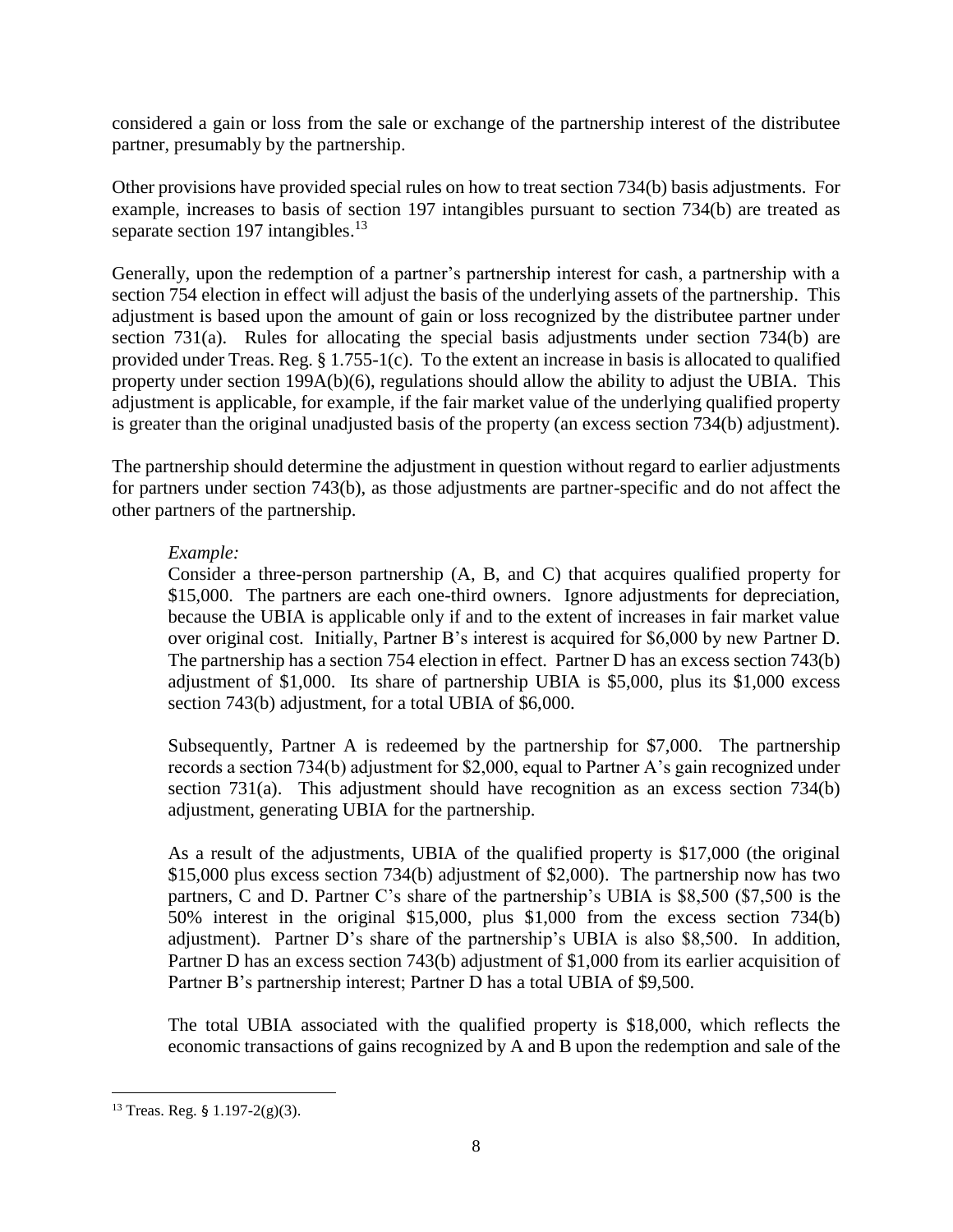partnership interests, respectively. Partners C and D should benefit from these acquisitions that result in each partner's economic sharing in the qualified property to increase.

## **V. Definition of QBI**

## **Overview**

QBI is the net amount of qualified items of income, gain, deduction, and loss with respect to any qualified trade or business. The taxpayer (individual, estate, or trust) may recognize items of income, gain, deduction, and loss from multiple sources. Some items may originate from multiple trades or businesses (see item III above).

### Recommendations

Treasury and the IRS should expand Treas. Reg. § 1.199A-3(b)(1) to include items commonly reported by taxpayers owning or benefiting from RPEs. Treasury Reg. § 1.199A-3(b)(1) should include a sentence such as, "The following items are among the trade or business items that are or are not taken into account in computing QBI (not an all-inclusive list)."

### Analysis

Taxpayers and tax preparers struggle with determining which items constitute QBI. To provide the clarity needed on items commonly reported by taxpayers owning RPEs, the regulations need additional examples. Specifically, we recommend adding examples to Treas. Reg. § 1.199A-3(b)(1) on the following issues:

- 1. Self-employed health insurance under section 162(l) is a reduction of QBI if the income associated with the expense is QBI (considering SSTB or non-SSTB status).
- 2. The deduction for one-half of the taxpayer's self-employment tax under section 164(f) is a reduction of QBI if the income associated with the self-employment tax was QBI (considering SSTB and non-SSTB status).
- 3. Interest expense attributable to the acquisition of a partnership or S corporation ownership interest is a reduction of QBI if and to the extent the partnership or S corporation activity generated QBI (considering SSTB and non-SSTB status).
- 4. Unreimbursed partner expenses are reductions of QBI if and to the extent the partnership activity generated QBI (considering SSTB and non-SSTB status).
- 5. Qualified retirement plan contributions of a sole proprietor or partner are reductions of QBI to the extent attributable to income generating QBI (considering SSTB and non-SSTB status.
- 6. The state income tax deduction on the Form 1040, Schedule A (Itemized Deductions) for the taxpayer could reduce QBI to the extent the deduction provided a tax benefit and was attributable to income generating a deduction under section 199A.
- 7. The QBI status of royalty income depends upon whether the property generating the royalty is a qualified trade or business of the taxpayer.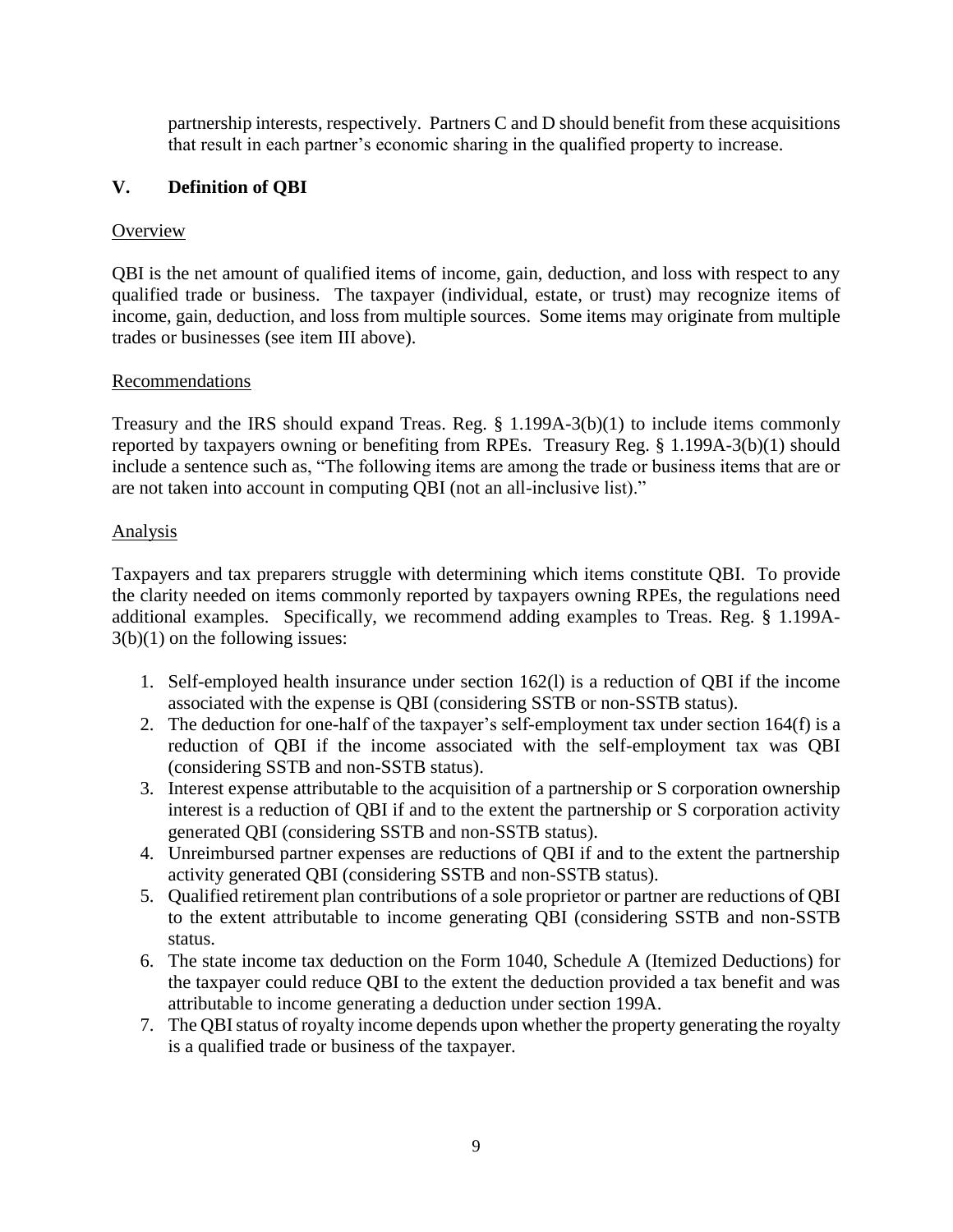The examples below illustrate the effect on QBI based on income, gain, deduction, and loss from sources listed in Treas. Reg. § 1.199A-3(b):

### *Example 1:*

Josephine is a partner in a partnership providing services in the field of law. The activity is an SSTB. Josephine, a single taxpayer, has 2018 tentative taxable income determined under section 199A(d)(3) of less than \$157,500. In accordance with Revenue Ruling (Rev. Rul.) 91-26, the partnership includes the self-employed deduction for health insurance cost as a guaranteed payment under section 707(c). The section 162(l) deduction for Josephine's health insurance, paid by the partnership, is not a reduction of QBI because it is associated with the guaranteed payment, which is not qualified income.

## *Example 2:*

Jacob is a sole proprietor lawyer who provides his own health insurance, allowed as a deduction under section 162(l). His 2018 tentative taxable income determined under section  $199A(d)(3)$  is \$197,500. The deduction under section  $162(l)$  reduces his law firm income to arrive at the amount of taxpayer SSTB that qualifies as QBI.

### *Example 3:*

Rachel is a shareholder in a law service S corporation. She also receives health insurance through her firm. In accordance with IRS Notice 2008-1, Rachel's Form W-2, Wage and Tax Statement, box 1 wage is increased by the amount of the health insurance. Her section 162(l) deduction does not reduce QBI because it is associated with her wage income, which is not qualified income.

## *Example 4:*

Allison, a single person, reports \$200,000 self-employment income from her partnership, a medical clinic, which is an SSTB. She also receives \$50,000 of self-employment income from another partnership that is not an SSTB. Her tentative taxable income is over \$207,500 for 2018. Because 20% of her self-employment income is associated with QBI (none of the medical clinic's SSTB income qualifies as QBI), 20% of her section 164(f) deduction for one-half of her self-employment tax reduces QBI.

### *Example 5:*

Alexander is a partner of a construction partnership. He receives a \$50,000 guaranteed payment and pass-through QBI of \$200,000. His self-employment income is \$250,000. The guaranteed payment is not QBI. Therefore, 80% of his self-employment tax deduction under section 164(f) reduces QBI.

### *Example 6:*

Kate is an author who receives book royalties (as the author) of \$300,000. The royalties from the sale of her books are qualified business income. The QBI from the book royalties may reduce from the section 164(f) deduction for one-half of her self-employment tax, her qualified retirement plan contributions (including IRA deductions), her self-employed